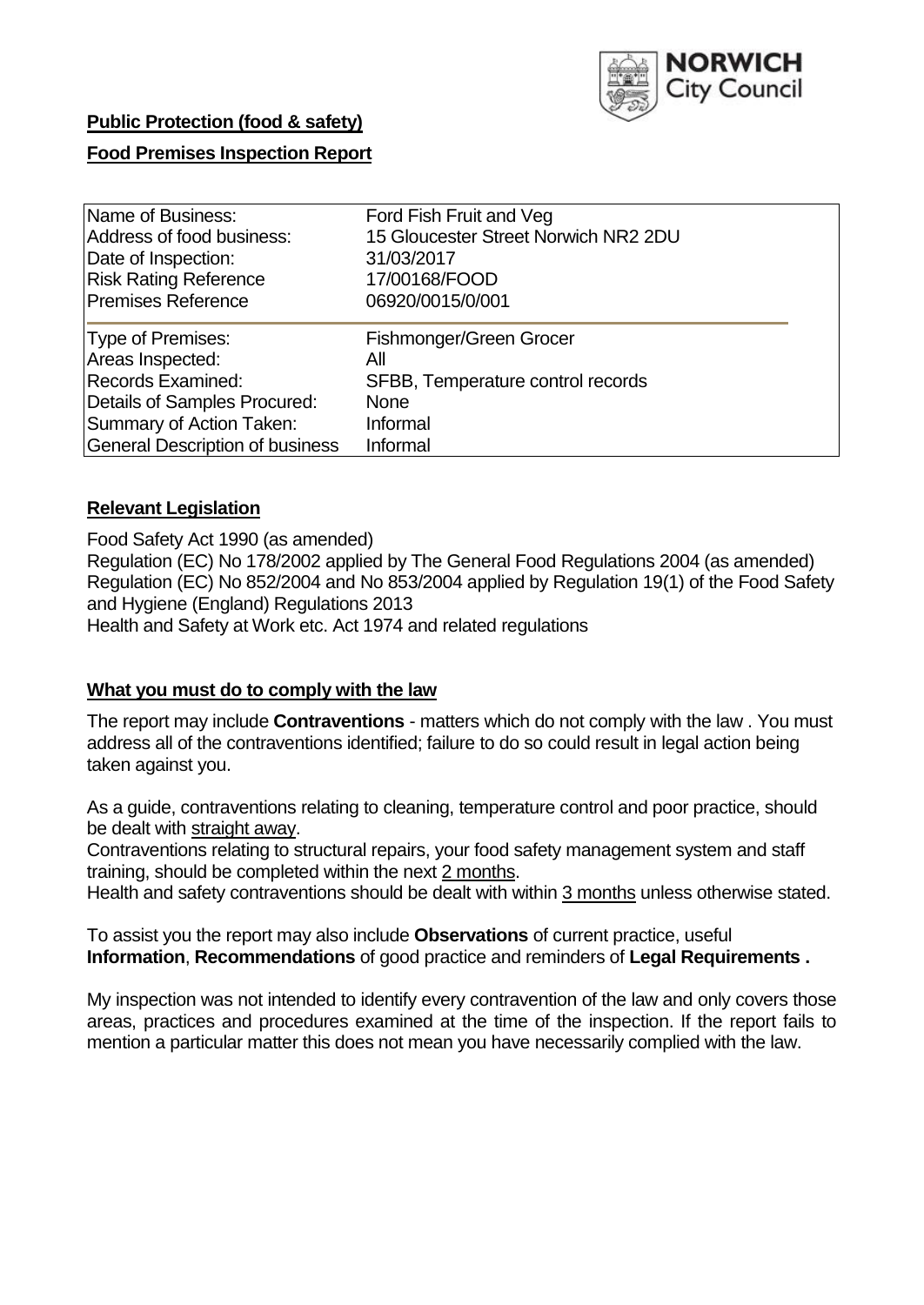# **FOOD SAFETY**

### **How we calculate your Food Hygiene Rating:**

The food safety section has been divided into the three areas which you are scored against for the hygiene rating: 1.food hygiene and safety procedures, 2. structural requirements and 3. confidence in management/control procedures. Each section begins with a summary of what was observed and the score you have been given. Details of how these scores combine to produce your overall food hygiene rating are shown in the table.

| <b>Compliance Area</b>                     |          |    |    | <b>You Score</b> |                |    |           |    |                 |  |  |
|--------------------------------------------|----------|----|----|------------------|----------------|----|-----------|----|-----------------|--|--|
| Food Hygiene and Safety                    |          |    |    | $\Omega$         | 5              | 10 | 15        | 20 | 25              |  |  |
| <b>Structure and Cleaning</b>              |          |    |    | 0                | 5.             | 10 | 15        | 20 | 25              |  |  |
| Confidence in management & control systems |          |    |    | $\overline{0}$   | 5              | 10 | 15        | 20 | 30 <sub>1</sub> |  |  |
|                                            |          |    |    |                  |                |    |           |    |                 |  |  |
| <b>Your Total score</b>                    | $0 - 15$ | 20 |    | $25 - 30$        | $35 - 40$      |    | $45 - 50$ |    | > 50            |  |  |
| <b>Your Worst score</b>                    | 5        | 10 | 10 |                  | 15             |    | 20        |    |                 |  |  |
|                                            |          |    |    |                  |                |    |           |    |                 |  |  |
| <b>Your Rating is</b>                      | 5        | 4  |    | 3                | $\mathfrak{p}$ |    |           |    | $\Omega$        |  |  |

Your Food Hygiene Rating is 5 - a very good standard 00000000

## **1. Food Hygiene and Safety**

Food hygiene standards are high. You demonstrated a very good standard of compliance with legal requirements. You have safe food handling practices and procedures and all the necessary control measures to prevent cross-contamination are in place. Some minor contraventions require your attention. **(Score 5)**

#### Contamination risks

**Observation** Contamination risks were controlled, safe handling practices were observed.

#### Temperature Control

**Recommendation** It was noted that you monitor the temperature of the chilled display counter and keep a daily record. Ensure that all other chilled and frozen storage is also monitored and record the results, this is particularly important for the storage of fish and shellfish and dairy products